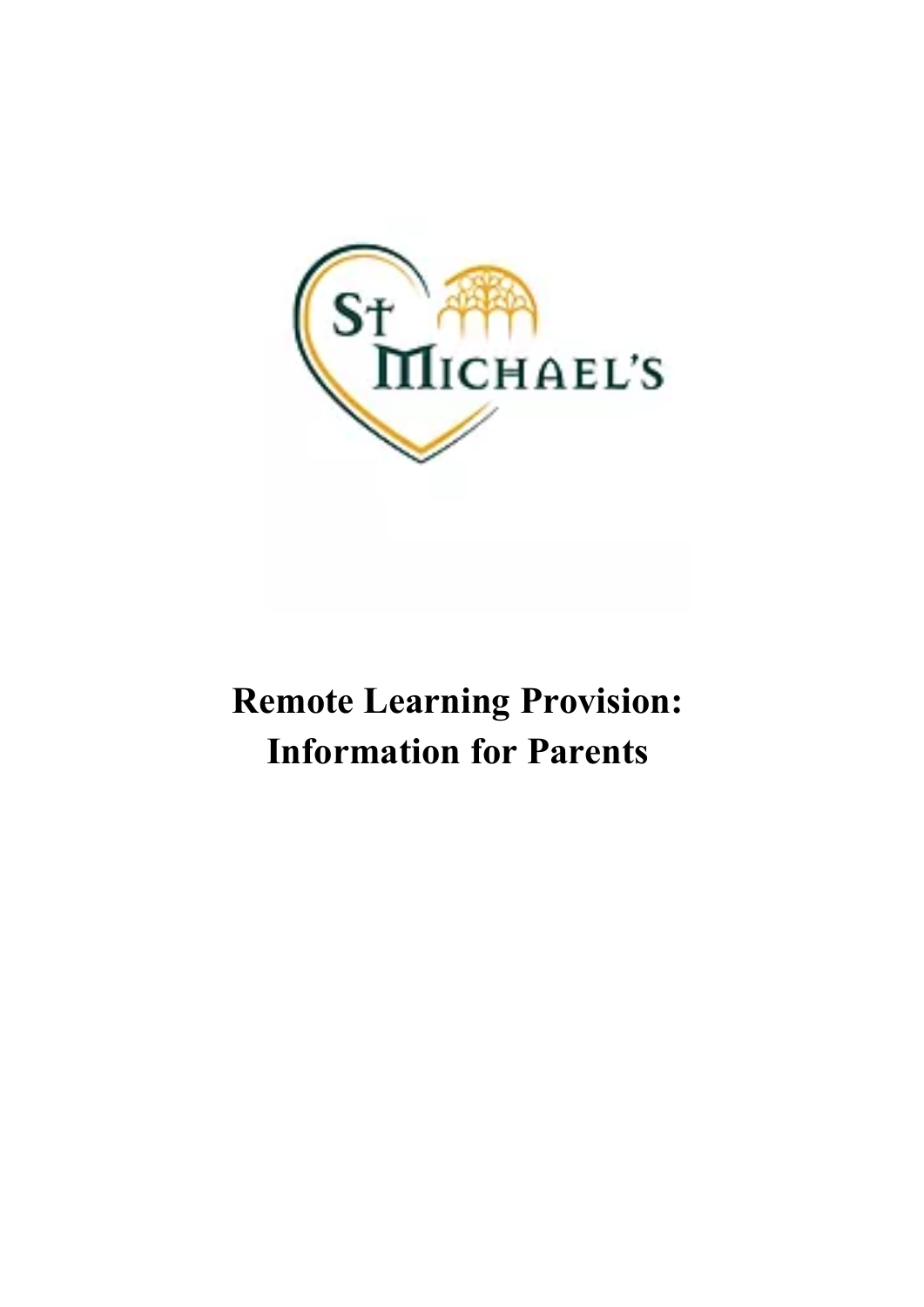# **Remote education provision: information for parents**

This information is intended to provide clarity and transparency to pupils and parents or carers about what to expect from remote education where national or local restrictions require entire cohorts (or bubbles) to remain at home.

For details of what to expect where individual pupils are self-isolating, please see the final section of this page.

# **The remote curriculum: what is taught to pupils at home**

A pupil's first day or two of being educated remotely might look different from our standard approach, while we take all necessary actions to prepare for a longer period of remote teaching.

## **What should my child expect from immediate remote education in the first day or two of pupils being sent home?**

For whole school closures and as we make the transition to remote education, you child's class teacher will create individual learning packs for each child which will include the essential resources your child will need at home as they begin to access remote learning. Your child will be invited to attend a Zoom meeting with their class teacher to outline remote learning expectations and a timetable will be shared via Seesaw. Once your child has met their class teacher, lessons will be uploaded daily to Seesaw.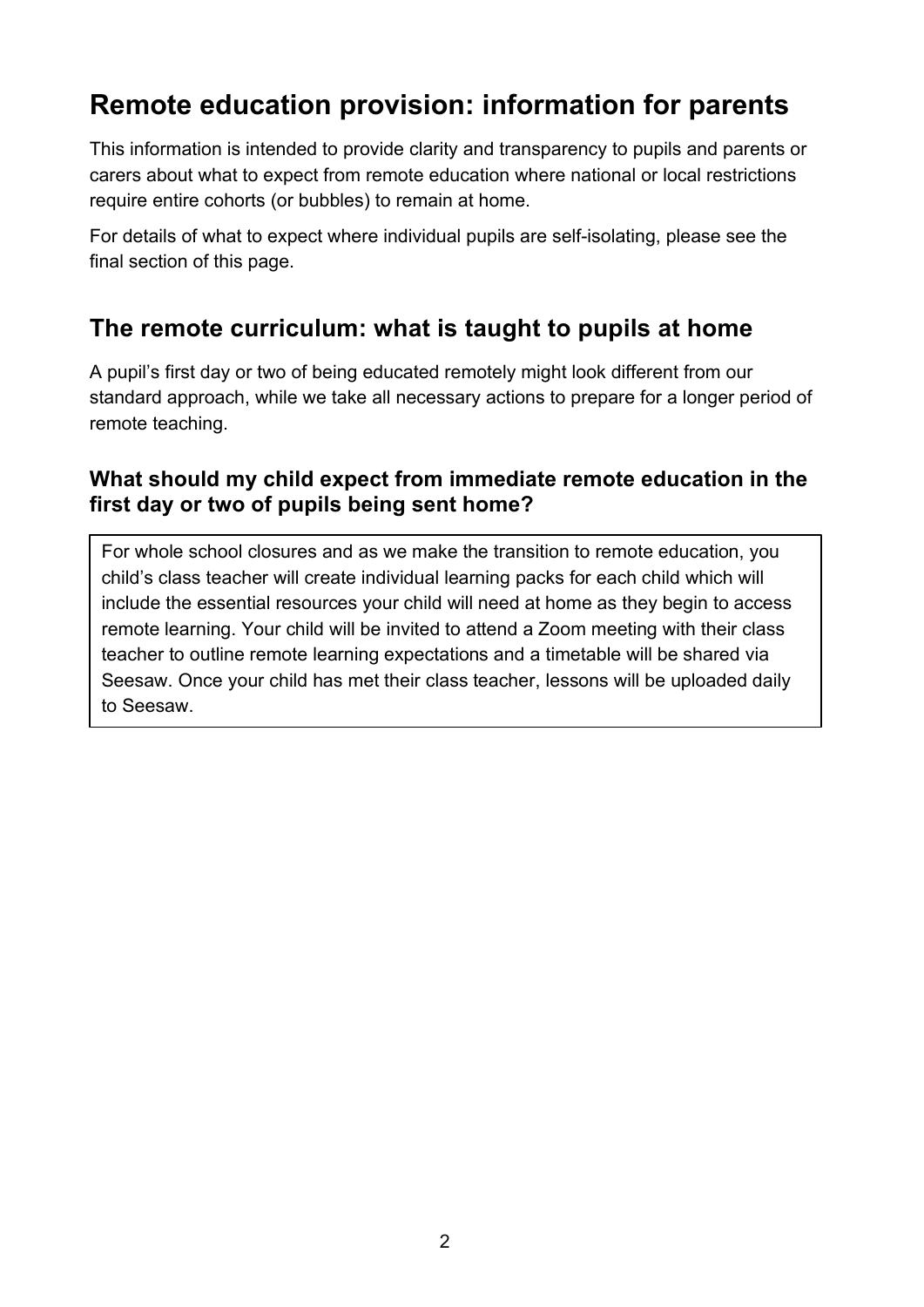## **Following the first few days of remote education, will my child be taught broadly the same curriculum as they would if they were in school?**

At St Michael's, we aim to keep your child's learning experience as close as possible to their curriculum in school and learning reflects the typical class timetable. However, we will make some adaptions to allow for longer completion time while your child is working independently.

We offer a blend of different learning experiences online. Teachers use a range of online tools and resources to ensure that children are engaged and motivated to learn.

Learning is timetabled to include the following:

- A daily English lesson
- A daily Maths lesson
- A daily foundation subject lesson
- Spelling/ phonics lesson
- Class reader
- A weekly 'Wellbeing Wednesday' activity
- A weekly 'Forest School Friday' activity
- 3 x face to face lessons per week

# **Remote teaching and study time each day**

#### **How long can I expect work set by the school to take my child each day?**

We expect that remote education (including remote teaching and independent work) will take pupils broadly the following number of hours each day:

| Key Stage 1 | Each day pupils at home should be<br>engaging with approximately 3<br>hours of learning. |
|-------------|------------------------------------------------------------------------------------------|
| Key Stage 2 | Each day pupils at home should be<br>engaging with approximately 4<br>hours of learning. |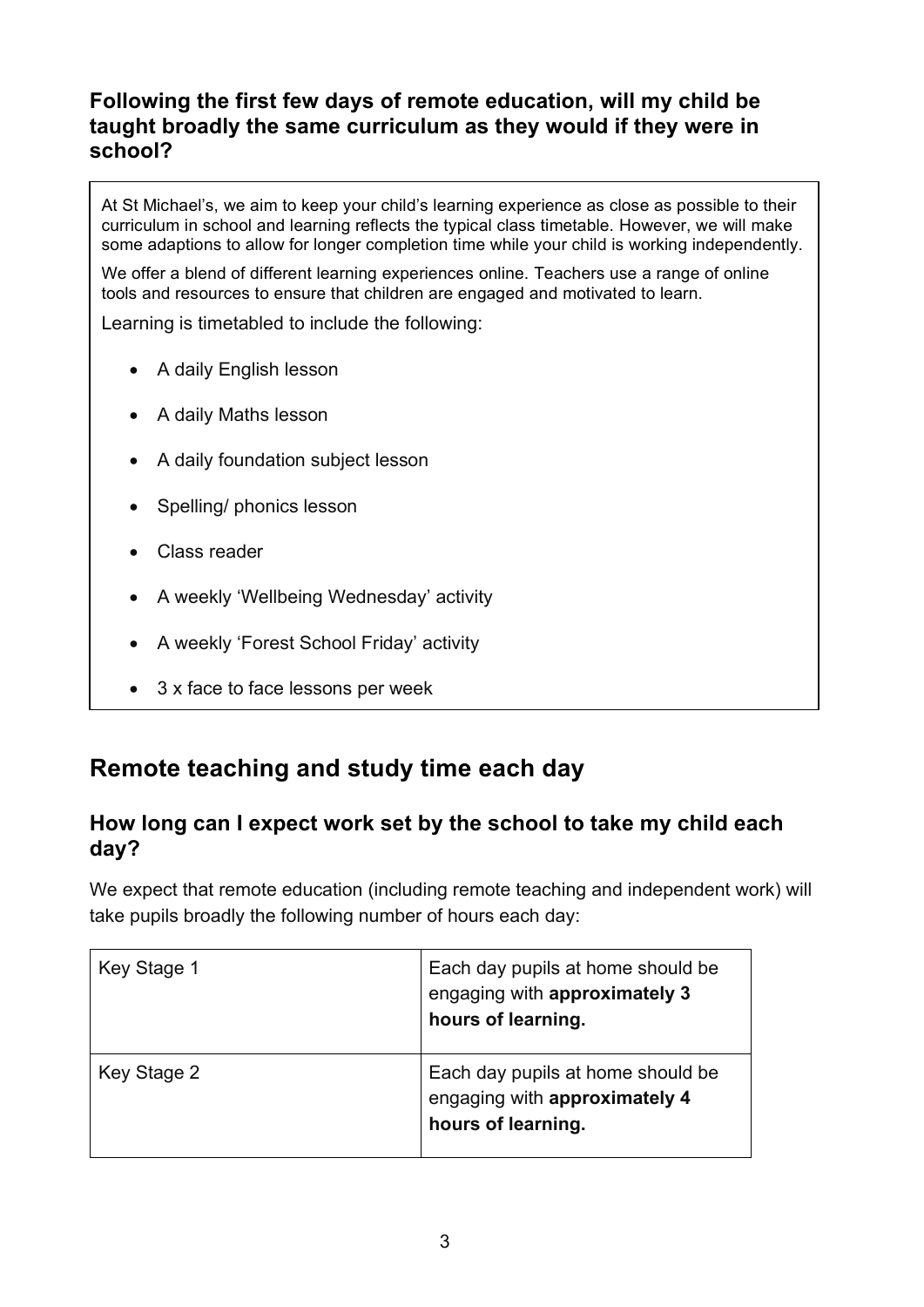# **Accessing remote education**

## **How will my child access any online remote education you are providing?**

All pupils will access remote learning via the school's Seesaw platform. They will be invited to attend 3 x face-to-face sessions per week via Zoom.

In addition, your child will be provided with login details for Lexia, Oxford Reading Owls, Times Table Rockstars, Charanga.

## **If my child does not have digital or online access at home, how will you support them to access remote education?**

We recognise that some pupils may not have suitable online access at home. We take the following approaches to support those pupils to access remote education:

If you require the loan of an IT device to access remote learning at home, please contact school on 0191 273 9383 or email enquiries@st-michaels.school.

# **How will my child be taught remotely?**

We use a combination of the following approaches to teach pupils remotely:

At St Michael's, we offer a blend of different learning experiences online. Teachers use a range of online tools and resources to ensure that children are engaged and motivated to learn. We aim to keep your child's

learning experiences similar to what they would have been, if they were in school.

- 3 live sessions weekly (Monday, Wednesday, Friday) via Zoom
- Daily lessons uploaded to Seesaw, including pre-recorded videos from teachers, resources, help sheets and PowerPoint presentations
- The use of resources from White Rose and Talk4writing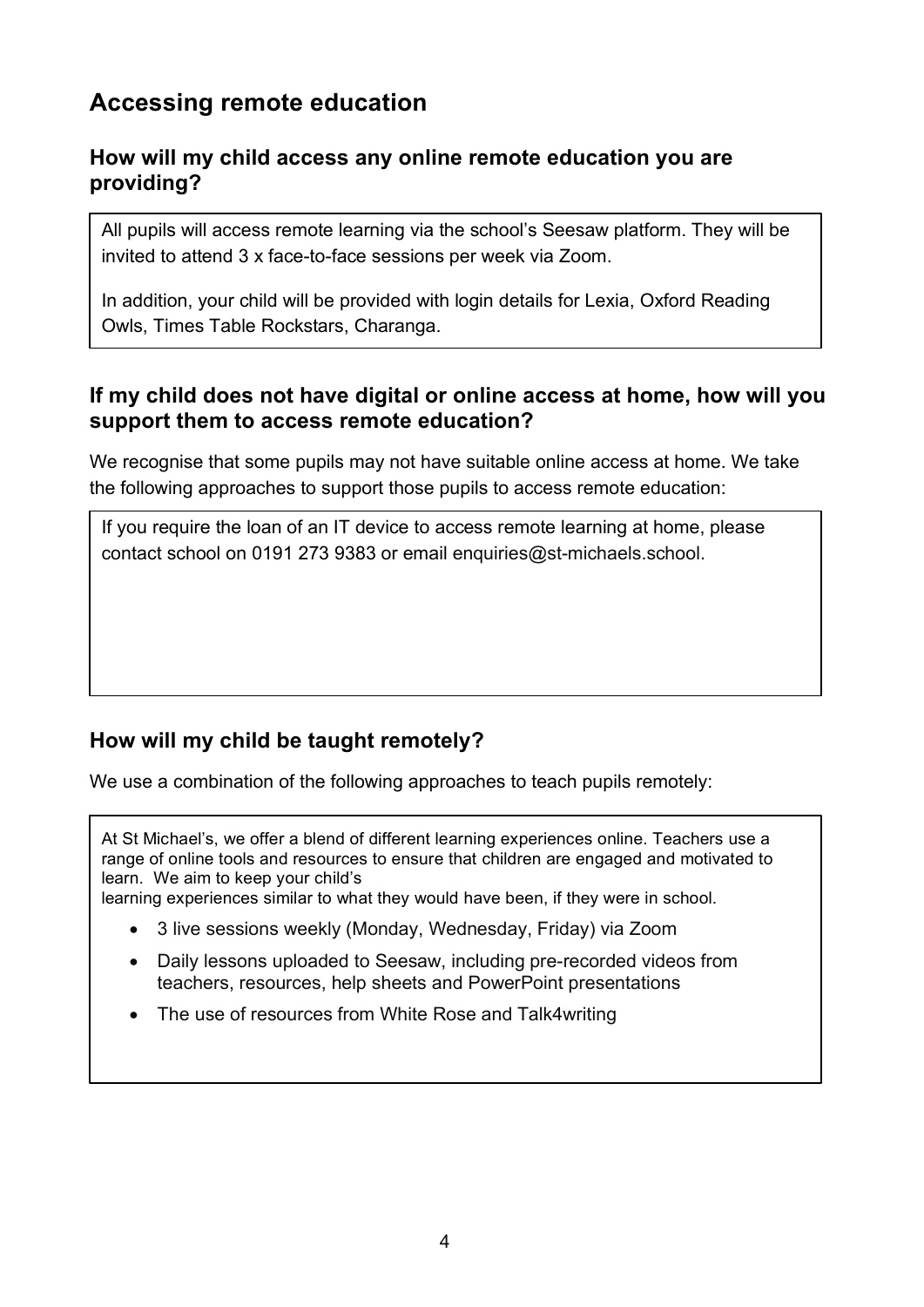# **Engagement and feedback**

## **What are your expectations for my child's engagement and the support that we as parents and carers should provide at home?**

- Lessons are compulsory and not voluntary.
- Children are expected to be up and appropriately dressed for live sessions
- Children should not eat or drink on live sessions
- Pupils should submit their completed work on Seesaw to allow the teacher to feedback

## **How will you check whether my child is engaging with their work and how will I be informed if there are concerns?**

Class teachers and senior leaders will monitor the engagement of all pupils on Seesaw and Zoom.

Any pupils not engaging with remote learning will be contacted by school. If you are experiencing difficulties with remote learning, please contact school so we can support you and your family.

# **How will you assess my child's work and progress?**

Feedback can take many forms and may not always mean extensive written comments for individual children. For example, whole-class feedback or quizzes marked automatically via digital platforms are also valid and effective methods, amongst many others. Our approach to feeding back on pupil work is as follows:

- Staff will acknowledge and comment on work on Seesaw following the school's marking and feedback policy.
- Pupils will have the opportunity to make corrections and edit their work
- Teachers will use the three weekly live lessons to address common misconceptions and celebrate good work.
- Immediate feedback will also be provided during Zoom lessons.

# **Additional support for pupils with particular needs**

## **How will you work with me to help my child who needs additional support from adults at home to access remote education?**

We recognise that some pupils, for example some pupils with special educational needs and disabilities (SEND), may not be able to access remote education without support